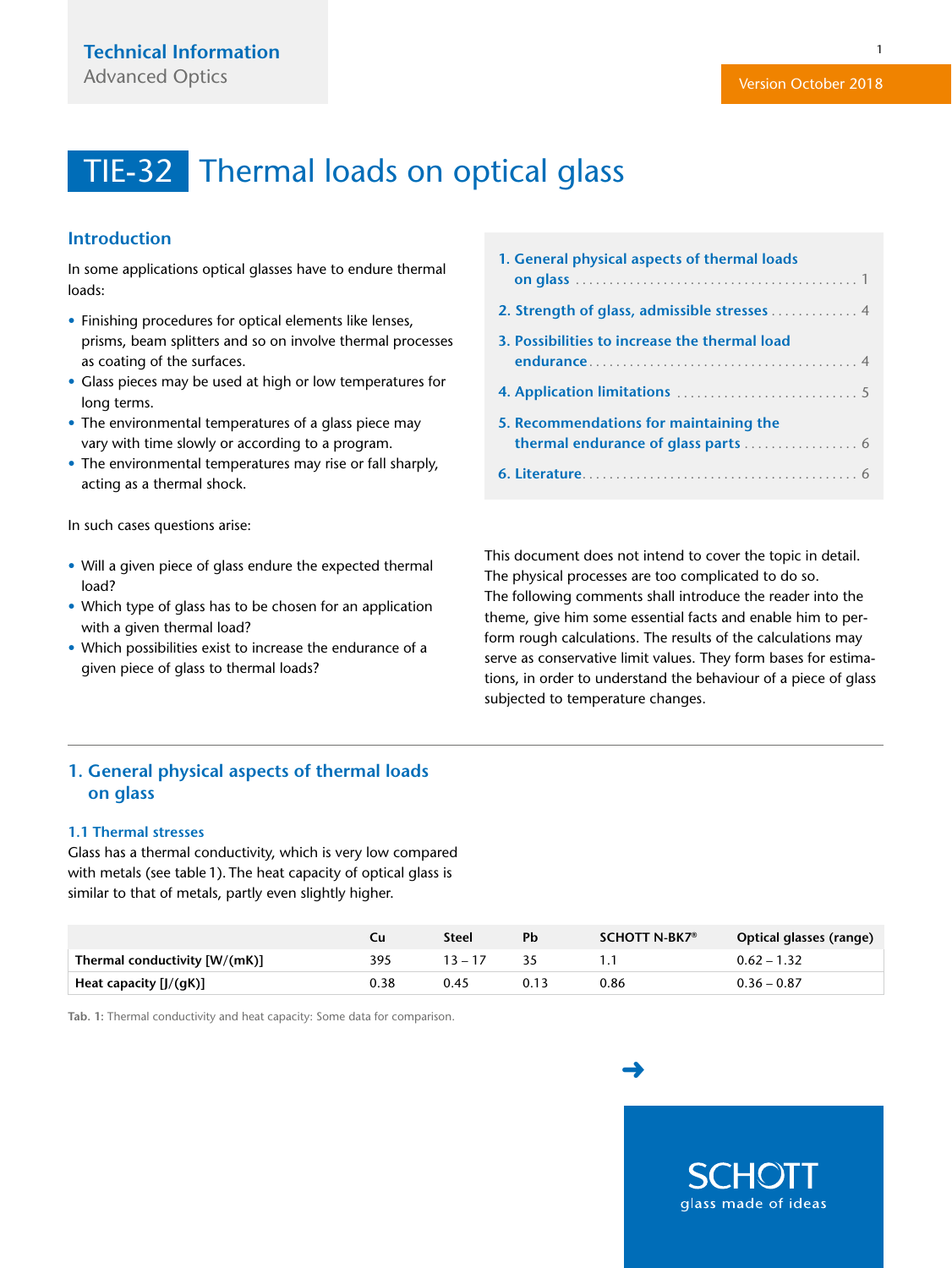<span id="page-1-0"></span>Because of the low thermal conductivity, sudden environmental temperature changes can lead to significant temperature inhomogeneities within a glass piece.

The high values of the Young's modulus (54 – 132 GPa) and the coefficients of thermal expansion  $(4.4 - 13.7 * 10^{-6} / K;$  $-30$  °C to  $+70$  °C) for the optical glasses lead to thermally induced stresses in glass volume consequently.

This is e.g. very important for the processing of glass with high thermal expansion coefficient like N-PK52A or N-FK58, in which the glass is subjected to cooling liquids during cutting, grinding or polishing. To prevent thermal stresses during processing it is therefore important to keep the temperature difference between glass part and cooling liquid as low as possible.

#### **1.2 Upper limit of thermal stresses**

The thermally induced stresses  $\sigma_w$  can be calculated with the following formula:

$$
\sigma_{w} = f \cdot \frac{\alpha \cdot E}{1 - \mu} \cdot \Delta T \tag{1}
$$

- $f$ : specific factor (see below and chapter 4.2)
- α: coefficient of thermal expansion,  $\alpha$  (-30 °C, 70 °C) e.g.
- <sup>Ε</sup>: Young's modulus
- *μ*: Poisson's ratio
- ΔΤ: temperature difference

The material dependent part of the formula is called the thermal stress factor

$$
\phi_w = \frac{\alpha \cdot E}{1 - \mu} \tag{2}
$$

For some selected glasses the thermal stress factor is given in table 2. The thermal stress factor is proportional to the stress within a glass volume induced by a temperature difference of 1 K. It is a measure to compare glass types with respect to their sensitivity against thermal loads.

The specific factor  $f$  depends on the given physical arrangement i.e. the geometry of the glass piece, its frame or support, the environmental media and the temperature change rates or in other words it depends on the heat flow to or from the glass piece developing in time. The maximum value of  $f$  is 1.

Formula 1 can serve for the calculation of the maximum stress in a glass subjected to a temperature difference of  $\Delta T$ .



glass made of ideas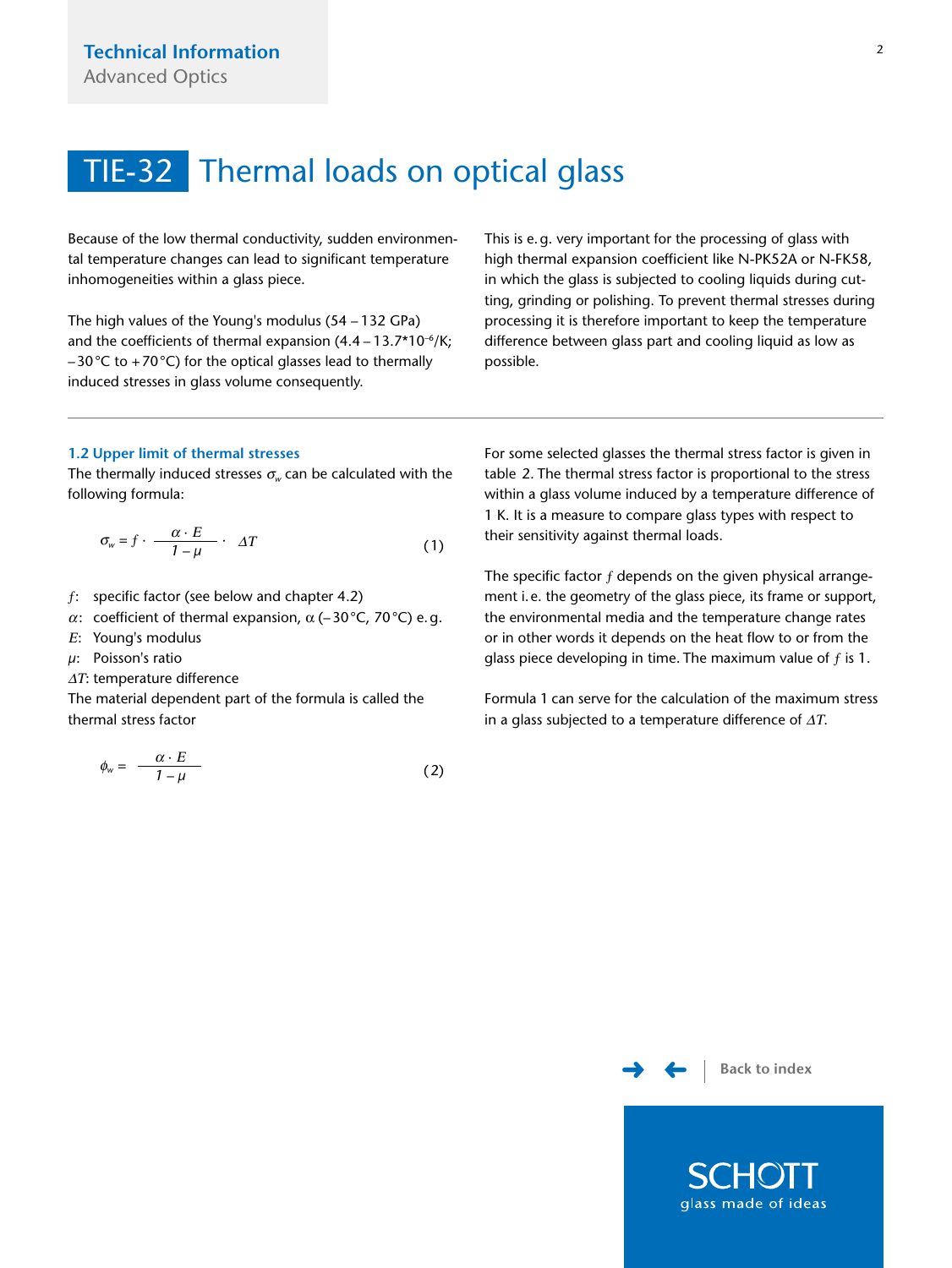<span id="page-2-0"></span>

| Thermal loads material data                    |                                                                   |                                |                                 |                                                            |                                             |                                         |                                 |  |  |  |  |
|------------------------------------------------|-------------------------------------------------------------------|--------------------------------|---------------------------------|------------------------------------------------------------|---------------------------------------------|-----------------------------------------|---------------------------------|--|--|--|--|
| <b>Material</b>                                | Coefficient<br>of thermal<br>expansion<br>$\alpha$ (-30°C, +70°C) | Young's<br>modulus<br>$\cal E$ | Poisson-<br>ratio<br>$\upsilon$ | Thermal-<br>stress factor<br>$\phi_{\scriptscriptstyle W}$ | <b>Thermal</b><br>conductivity<br>$\lambda$ | Heat<br>capacity<br>$\pmb{\varsigma}_p$ | Transform.<br>temperature<br>Tg |  |  |  |  |
|                                                | $[10^{-6}/K]$                                                     | [GPa]                          | $[ - ]$                         | [Mpa/K]                                                    | [W/mK]                                      | [J/gK]                                  | [°C]                            |  |  |  |  |
| N-ZK7                                          | 4.5                                                               | 70                             | 0.21                            | 0.40                                                       | 1.04                                        | 0.77                                    | 539                             |  |  |  |  |
| N-SK <sub>2</sub>                              | 6                                                                 | 78                             | 0.26                            | 0.64                                                       | 0.78                                        | 0.60                                    | 659                             |  |  |  |  |
| <b>SF11</b>                                    | 6.1                                                               | 66                             | 0.24                            | 0.53                                                       | 0.74                                        | 0.43                                    | 503                             |  |  |  |  |
| N-KZFS11                                       | 6.56                                                              | 79                             | 0.25                            | 0.69                                                       | 0.81                                        | 0.69                                    | 551                             |  |  |  |  |
| N-BAK4                                         | 6.99                                                              | 77                             | 0.24                            | 0.71                                                       | 0.88                                        | 0.68                                    | 581                             |  |  |  |  |
| <b>SCHOTT</b><br>N-BK7 <sup>®</sup>            | 7.1                                                               | 82                             | 0.21                            | 0.73                                                       | 1.11                                        | 0.86                                    | 557                             |  |  |  |  |
| N-KZFS4                                        | 7.3                                                               | 78                             | 0.24                            | 0.75                                                       | 0.84                                        | 0.76                                    | 547                             |  |  |  |  |
| F2                                             | 8.2                                                               | 57                             | 0.22                            | 0.60                                                       | 0.78                                        | 0.56                                    | 432                             |  |  |  |  |
| <b>SF57</b>                                    | 8.3                                                               | 54                             | 0.25                            | 0.60                                                       | 0.62                                        | 0.36                                    | 414                             |  |  |  |  |
| N-SF6                                          | 9.03                                                              | 93                             | 0.26                            | 1.14                                                       | 0.96                                        | 0.69                                    | 594                             |  |  |  |  |
| N-PK52A                                        | 12.93                                                             | 71                             | 0.30                            | 1.31                                                       | 0.73                                        | 0.67                                    | 453                             |  |  |  |  |
| N-FK58                                         | 13.7                                                              | 70                             | 0.30                            | 1.37                                                       | 0.71                                        | 0.76                                    | 445                             |  |  |  |  |
| <b>ZERODUR®</b>                                | 0.05                                                              | 90                             | 0.24                            | 0.006                                                      | 1.46                                        | 0.80                                    | $\overline{\phantom{a}}$        |  |  |  |  |
| Floatglass                                     | $9.0**$                                                           | 73                             | 0.23                            | $0.85**$                                                   | 1.06                                        | 0.80                                    | 535                             |  |  |  |  |
| Duran                                          | $3.25*$                                                           | 63                             | 0.20                            | $0.26**$                                                   | 1.16                                        | 0.83                                    | 525                             |  |  |  |  |
| * for (-20 °C, 200 °C), ** for (20 °C, 300 °C) |                                                                   |                                |                                 |                                                            |                                             |                                         |                                 |  |  |  |  |

**Tab. 2:** Thermal stress data of selected glasses.





**SCHOTT** glass made of ideas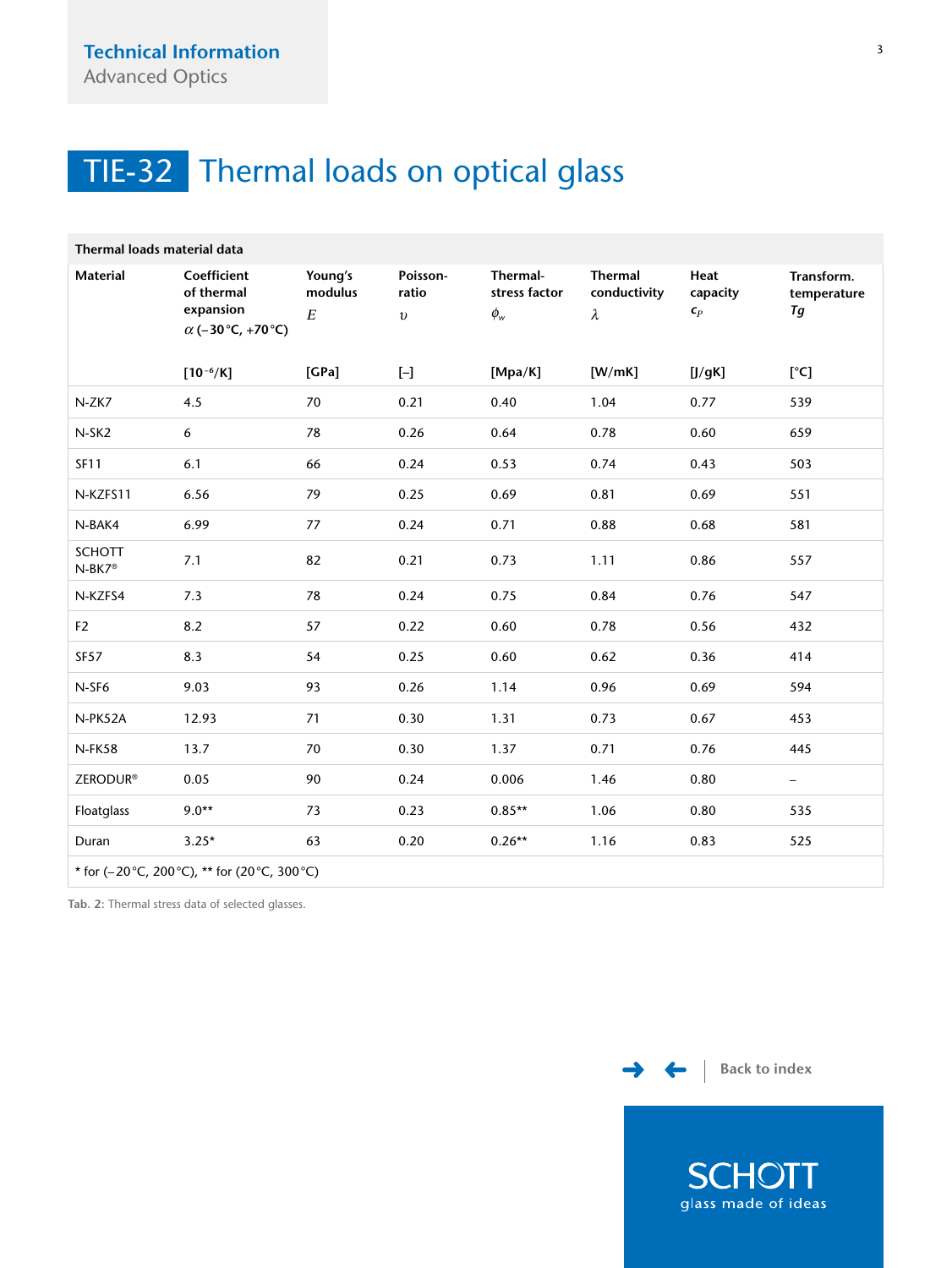#### <span id="page-3-0"></span>**1.3 Directions of the thermal stresses**

The directions of the thermally induced stresses depend on the direction of the temperature change. Due to the low thermal conductivity of glass, temperature differences will arise between the surface and the bulk of the material during cooling and heating. During cooling the surface temperature of a glass piece will drop faster than the bulk temperature of the material leading to tensile stress on the surface. On heating the direction is reversed: The surface temperature is higher than the bulk leading to compressive stress on the surface. The amount of tensile or compressive stress depends not only on the material parameter but also on the geometry of the part and the environmental temperature profile the glass part is subjected to. Equation 1 is therefore only valid for a rough order estimation of the stress. For detailed analysis of thermal stress distributions finite element simulation is required.

Inhomogeneous temperature distributions lead to bending of glass parts.

A temperature gradient across the thickness of a glass plate can lead to bending of the plate based on the elastic properties and the actual geometry. Therefore glass windows are ofen clamped in a way to allow slight amounts of bending to prevent temperature gradient induced stresses, that would increase if the plate is fully self-restraint. Plunging a thoroughly warmed piece of glass into a water bath is an example for such a case.

Optical glass in contact with material of different thermal expansion can induce risk of breakage in conditions of changing temperature. Therefore the clamping of optical windows has to be designed very carefully.

The low thermal conductivity in combination with the high coefficient of thermal expansion of some optical glasses lead to a low thermal shock resistance. Sudden large temperature drops should be avoided.

#### **2. Strength of glass, admissible stresses**

The strength of glass and glass-ceramics is not a material property like the Young's modulus e.g. It is dependent on

- the sub-surface damage of the surface under tensile stress,
- the area of the surface exposed to tensile stress,
- the rate of stress increase and
- the environmental conditions (humidity can lead to sub critical crack growth).

Reduction of sub-surface damage by acid etching or polishing can significantly improve the strength of the glass surface.

Many information on bending strength of optical glasses and ZERODUR® can be found in technical information no. 33 [1].

The surfaces of optical components most sensitive to breakage are usually the edges and chamfers. Since their surfaces are normally only in a ground state they have a lower strength than the polished faces.

## **3. Possibilities to increase the thermal load endurance**

There are several possibilities to meet increased thermal load requirements.

- Slowing down the temperature change rates, especially for cooling processes, which induce tensile stresses at the surfaces.
- Increasing the strength by improving the surface conditions: Polishing or etching of ground faces. Disadvantage: A scratch will reduce the strength again, most probably even below the preceding value.
- Pre-stressing may increase the strength significantly. Disadvantage: Permanent stress birefringence is introduced which may be disturbing for the application of polarized light. SCHOTT offers pre-stressing for filter glasses.
- Application of ZERODUR®, the SCHOTT glass ceramic material with almost zero thermal expansion and hence a negligible thermal stress factor.



**SCHOT** glass made of ideas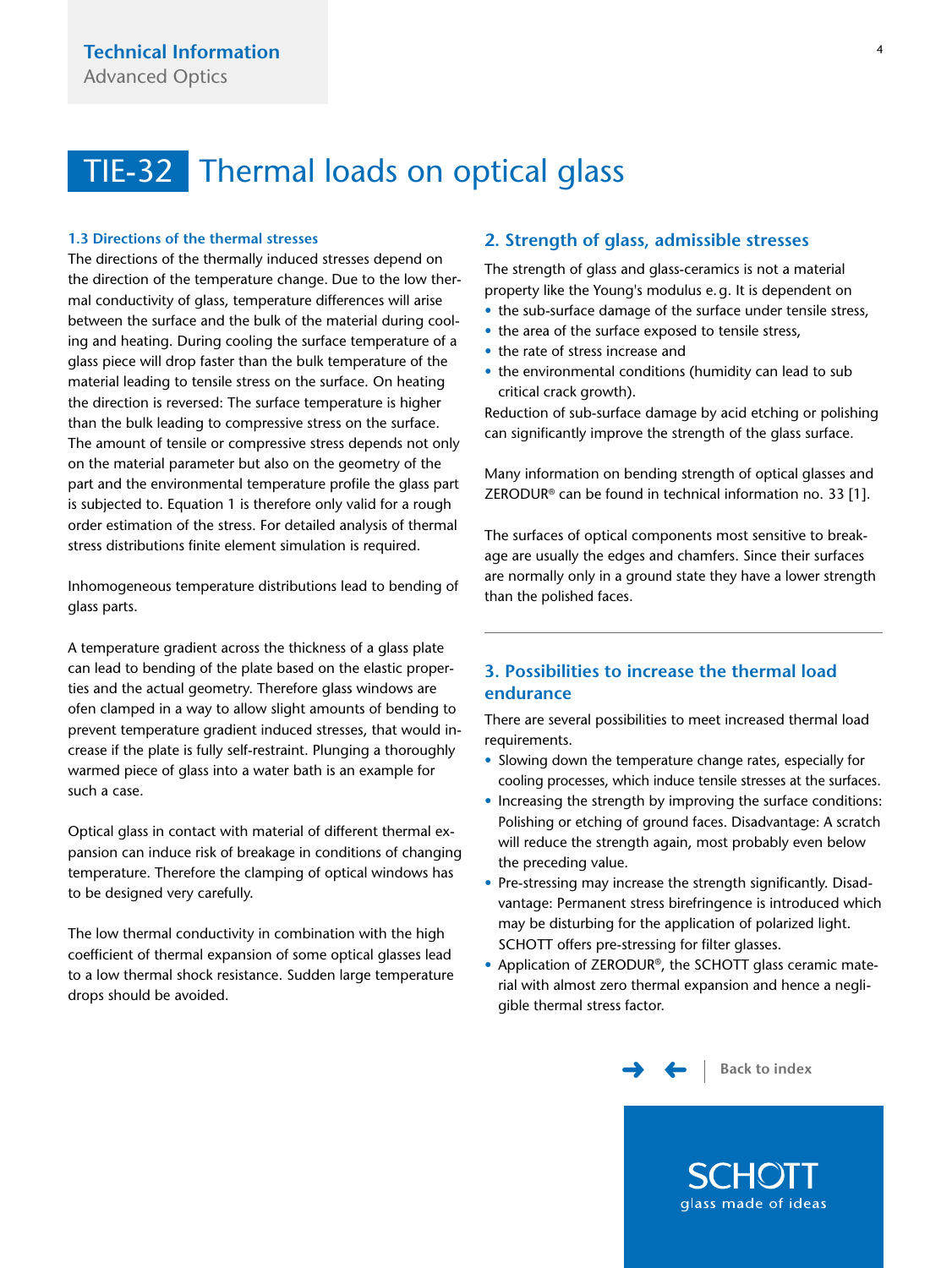### <span id="page-4-0"></span>**4. Application limitations**

#### **4.1 Temperature limits**

To low temperatures there is no application limit for glasses in principle, to the high temperatures there are several limits depending on the application requirements:

- For not pre-stressed glasses used for less demanding optical requirements the upper temperature limit is 0.6 to 0.7 *Tg*. *Tg* is the transformation temperature which is characteristic for each glass type (see the enclosed data sheet).
- For pre-stressed glasses or for glasses to be used with high optical requirements 0.5 *Tg* must not be surpassed.

#### **4.2 Limits for the temperature change rates**

In principle limits for the temperature change rates can only be given for a well-defined physical arrangement including all components that influence the heat flow to or from the glass part. This presupposes the solution of the differential heat conduction equation combined with the stress tensor field within the glass volume. This is very complicated, time consuming and still not really exact, because several quantities that enter into the calculation usually are not known to a sufficient accuracy (e.g. heat transfer resistances).

Therefore in most cases formula 1 is used to estimate the stresses caused by a given temperature difference. When the design strength of the glass part will be surpassed by tensile stresses at the glass part's surface one has to take one of the measures of chapter 3 to fulfill the application requirements.

To employ formula 1 there is still one quantity, which has to be given, the specific factor  $f$ .

- For temperature shocks, i.e. passing through the total temperature difference within seconds or shorter, the full thermal stresses arise since the thermal conduction in the glass volume has not started yet. Therefore  $f = 1$ .
- For moderately changing temperatures the thermal conduction is already able to reduce temperature differences in the glass volume. The specific admissible change rates strongly depend on the shape and volume of the glass. When the thermal conduction may be assumed to be effective  $f = 0.5$ to 0.7
- For temperatures changing very slowly one may assume that the thermal conduction prevents larger temperature differences to arise. Therefore it is justified to take  $f < 0.5$ .

#### **4.3 Combination of a thermal load with a pressure load**

When a thermal load acts on a glass part in combination with a pressure load the necessary total strength of the glass needs not to be high enough to endure the sum of the arising stresses in any way. In many cases the maximum stresses for each load occur at different locations, so that the strength has only to be sufficient for the higher individual load.

### **4.4 High optical requirements combined with thermal loads**

When a glass part with high quality polished surfaces is designed to endure a thermal load it can be pre-stressed (as mentioned before SCHOTT offers pre-stressed filter glass) but only before the optical finishing process. Pre-stressing after polishing would deteriorate the surface quality because the glass has to be heated up to a temperature where its viscosity is low enough that slight deformations may occur. The polishing of pre-stressed glass parts is a somewhat delicate process. Only thin layers of material can be taken off in order not to change the surface figures by bending reactions as a result of the rearrangement of the stress mechanical equilibrium. The process is time consuming since the part has to be polished several times at both faces alternating. We recommend performing this by an optical workshop that has experience with the process.

For applications with very high requirements on the optical resolution the stress induced birefringence may be disturbing because it gives rise to a faint aberration.

> [➜](#page-5-0) [➜](#page-3-0) **[Back to index](#page-0-0)**

> > SCHOI glass made of ideas